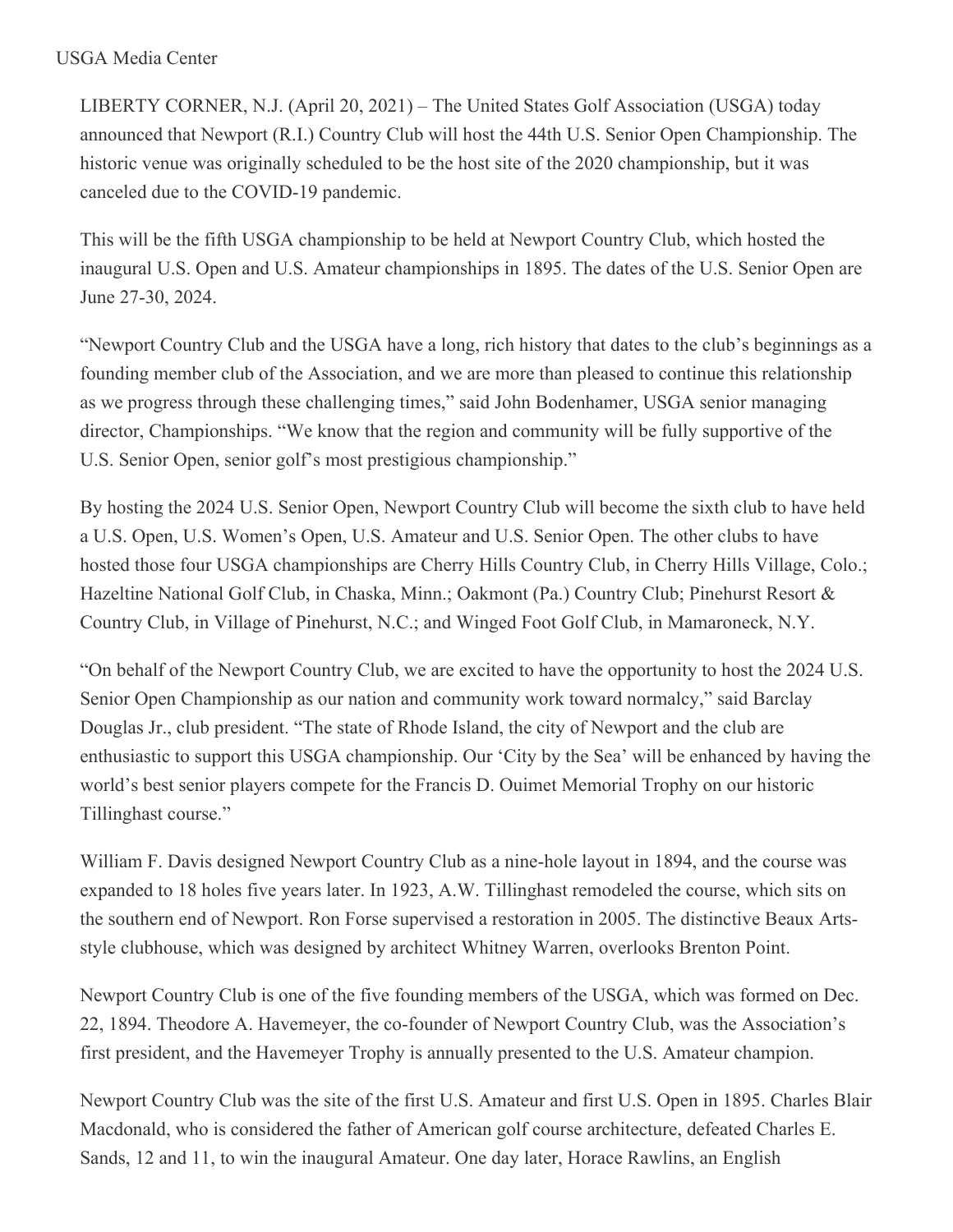professional, posted a two-stroke victory over Willie Dunn to claim the U.S. Open over 36 holes, four trips around the original Newport course.

In 1995, the U.S. Amateur returned to the course as part of the USGA's centennial celebration. Tiger Woods won the second of his three consecutive U.S. Amateur titles by defeating George "Buddy" Marucci, 2 up, in the 36-hole final. Woods, who has won nine USGA championships, including three U.S. Opens, was 3 down in the morning round but took the lead for good by winning the 30th hole.

Annika Sorenstam shot a 1-under-par 70 to defeat Pat Hurst by four strokes in an 18-hole playoff that decided the 2006 U.S. Women's Open Championship at Newport. The two players were tied at evenpar 284 after 72 holes. Sorenstam recorded her third U.S. Women's Open victory, which ties her for third for most wins behind Betsy Rawls and Mickey Wright, who each won four times.

The 2024 U.S. Senior Open will be the 10th USGA championship conducted in Rhode Island. The most recent championship was the 2011 U.S. Women's Amateur, hosted by Rhode Island Country Club in Barrington, where Danielle Kang defeated Moriya Jutanugarn, 6 and 5, for her second consecutive Women's Amateur title. Lydia Ko and Jihee Kim were the co-medalists.

The 2024 U.S. Senior Open will be the fourth Senior Open contested in New England. Salem Country Club, in Peabody, Mass., hosted the 2001 and 2017 Senior Opens, while Brooklawn Country Club, in Fairfield, Conn., hosted the 1987 championship.

The U.S. Senior Open was first played in 1980. The championship for golfers age 50 and older is open to any professional and any amateur with a Handicap Index® not exceeding 3.4. Seven players have won both the U.S. Open and the U.S. Senior Open during a career. The list includes Billy Casper, Hale Irwin, Orville Moody, Jack Nicklaus, Arnold Palmer, Gary Player and Lee Trevino.

Omaha (Neb.) Country Club will host this year's U.S. Senior Open from July 8-11. Saucon Valley Country Club (Old Course), in Bethlehem, Pa., will be the host site of the 2022 championship, from June 23-26. The 2023 championship will be contested at SentryWorld, in Stevens Point, Wis. Broadmoor Golf Club (East Course), in Colorado Springs, Colo., will serve as host in 2025.

## **About the USGA**

The USGA is a nonprofit organization that celebrates, serves and advances the game of golf. Founded in 1894, we conduct many of golf's premier professional and amateur championships, including the U.S. Open and U.S. Women's Open. With The R&A, we govern the sport via a global set of playing, equipment, handicapping and amateur status rules. The USGA campus in Liberty Corner, New Jersey, is home to the Association's Research and Test Center, where science and innovation are fueling a healthy and sustainable game for the future. The campus is also home to the USGA Golf Museum, where we honor the game by curating the world's most comprehensive archive of golf artifacts. To learn more, visit <u>[usga.org.](https://nam12.safelinks.protection.outlook.com/?url=http%3A%2F%2Fwww.usga.org%2F&data=04%7C01%7CJGeske%40USGA.org%7C29a7fbdfeda140fadd0e08d90408ccd3%7C17abf7083a064391bdbd06808d1b9f81%7C0%7C0%7C637545258121868762%7CUnknown%7CTWFpbGZsb3d8eyJWIjoiMC4wLjAwMDAiLCJQIjoiV2luMzIiLCJBTiI6Ik1haWwiLCJXVCI6Mn0%3D%7C1000&sdata=eNib7LYzVORnyvfPfA0nbeUgxTfQ0IR1K1pH8WkoczI%3D&reserved=0)</u>